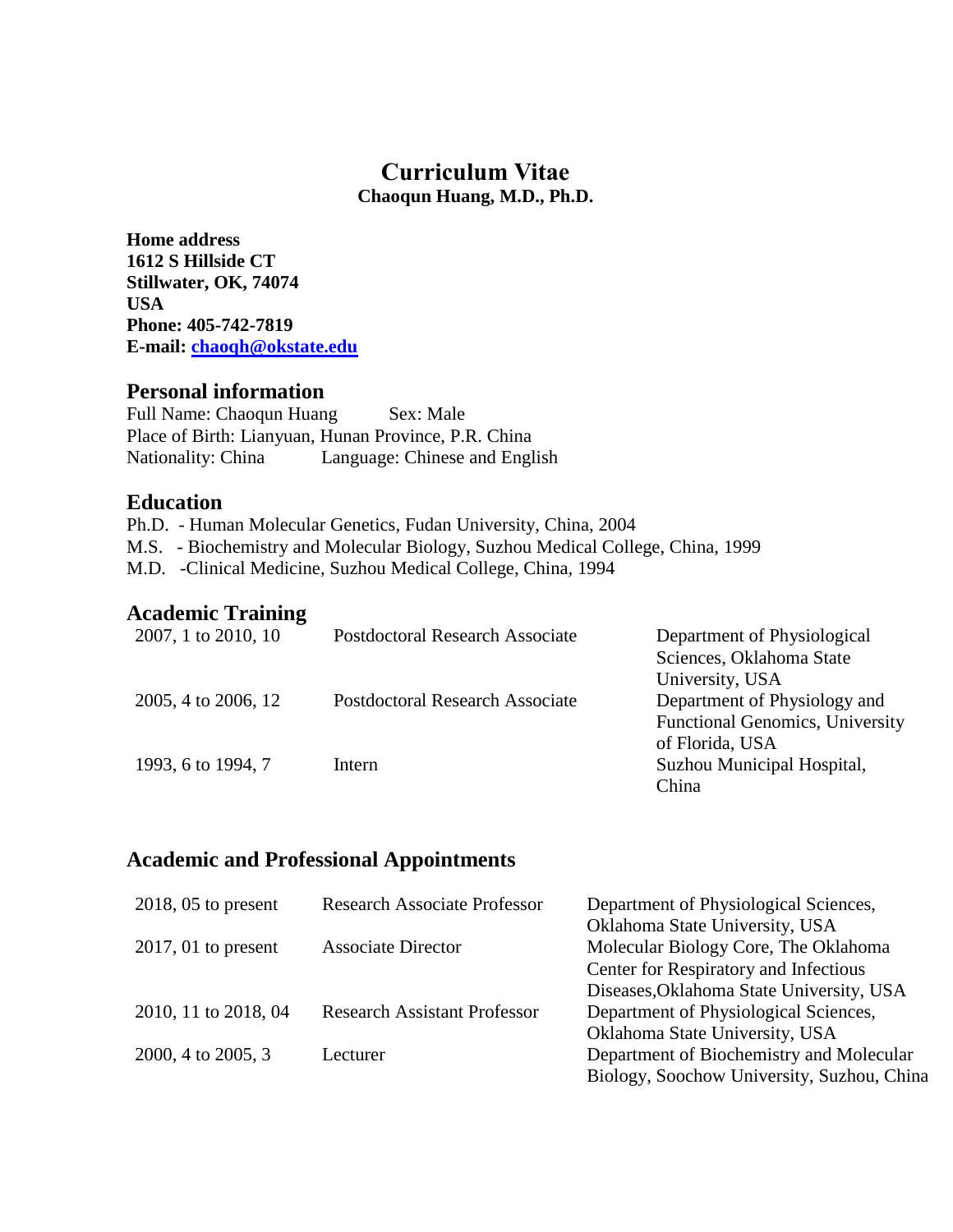1994, 8 to 2000, 3 Teaching Assistant Department of Biochemistry and Molecular Biology, Suzhou Medical College, Suzhou, China

## **Other Experience and Professional Memberships**

2008- 2010 Membership of the Society of Toxicology 2008- 2010 Membership of Sigma XI the Scientific Research Society

# **Editorial board and Reviewership Peer-Reviewer**

Toxicology in Vitro Toxicology letter Genetic Testing and Molecular Biomarker Journal of Neurotrauma **Scientifica** Scientific Report BioMed Research International International Journal of Biological Sciences **Gene** RSC Advances Pathology - Research and Practice Biomedicine & Pharmacotherapy International Immunopharmacology Journal of Immunological Methods

## **Honors**

1994 First Rank Award of Chow for Excellent Student (Suzhou Medical College, China) 1999 First Rank Award of Zhiwei Du for young teacher (Suzhou Medical College, China)

## **Skills**

Experimental Techniques:

- Experimentation on animals (Adenovirus lung delivery, Oral delivery of drugs by gavage)
- Cell culture and transfection
- Immunohistochemistry and Pathological technique (Lung)
- Western blotting and ELISA
- Molecular biological technique (Cloning, shRNA, Real-time qRT-PCR)
- Adenovirus and Lentivirus vector construction and virus preparation
- Next Generation Sequencing
- Bioinformatics analyses of gene and protein
- CRISPR/CAS9 system (knockout, knockdown, activation)

Tools: UNIX, MATLAB, VBA, SPSS, Word, Excel, PowerPoint.

Languages: English, Mandarin Chinese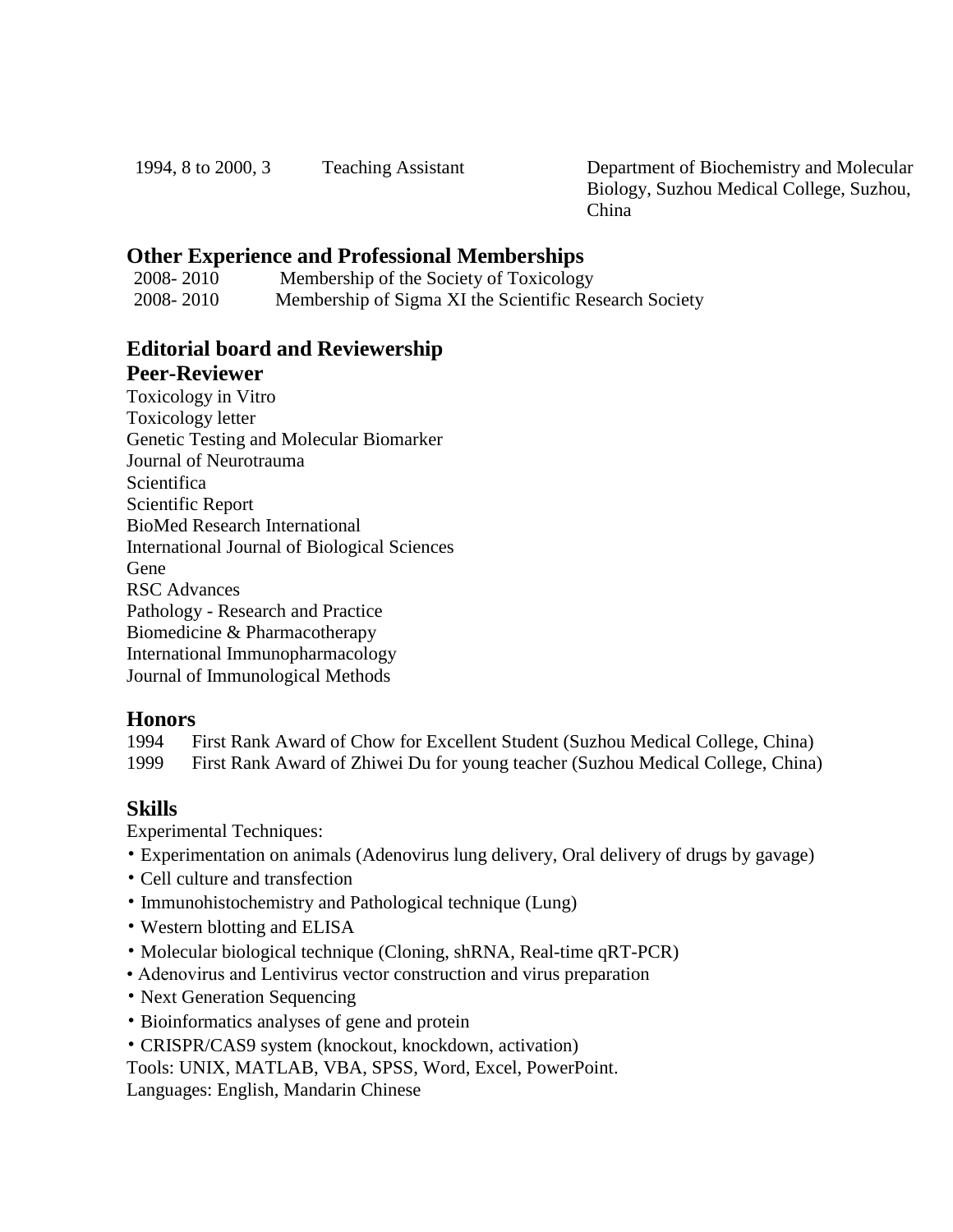### **Research Experience**

I have more than 20 years of research experience in molecular biology and genomics. I have good training in studying genes, proteins, microRNAs, and lncRNAs. During my PhD studies, I have identified over 50 novel human genes, of which, many are crucially associated with human health and diseases. I also did functional studies on several novel genes. As a postdoctoral fellow, I have studied the regulation of nuclear receptor-mediated gene expression. In the past several years, I have focused my studies on the expression profiling, pathway and functional studies of miRNAs and lncRNAs in lung diseases including Acute Respiratory Distress Syndrome, Idiopathic Pulmonary Fibrosis and Chronic Obstructive Pulmonary Diseases.

1.Cloning and functional studies of novel genes.

2.Regulation of flavonoids on drug metabolizing and detoxification enzyme sulfotransferases.

3. MicroRNAs, lncRNAs and lung diseases

4. Iron-responsive element regulatory system in idiopathic pulmonary fibrosis

## **Research Support**

Ongoing Research Support

R01 1R01HL135152 07/01/2017 – 05/31/2021 National Institutes of Health/NHLBI The Role Of LncRNAs In Pulmonary Fibrosis The major goal of this project is to understand how long non-coding RNAs (lncRNAs) regulate pulmonary fibroblast activation in IPF Role: Co-Investigator Amount: \$1,500,000

R01 HL116876 08/01/2013 – 05/31/2019 National Institutes of Health/NHLBI miR-101 Control of Pulmonary Fibrosis The major goal of this project is to understand microRNA regulation of the signaling pathways involved in fibroblast proliferation and activation in IPF Role: Co-Investigator Amount: \$1,828,750 (Direct cost: \$1,250,000)

Seed grant Huang (PI) 12/01/2017 – 11/30/2018 Research Advisory Committee, Center for Veterinary Health Sciences, Oklahoma State University Role: Principle investigator Amount: \$15,000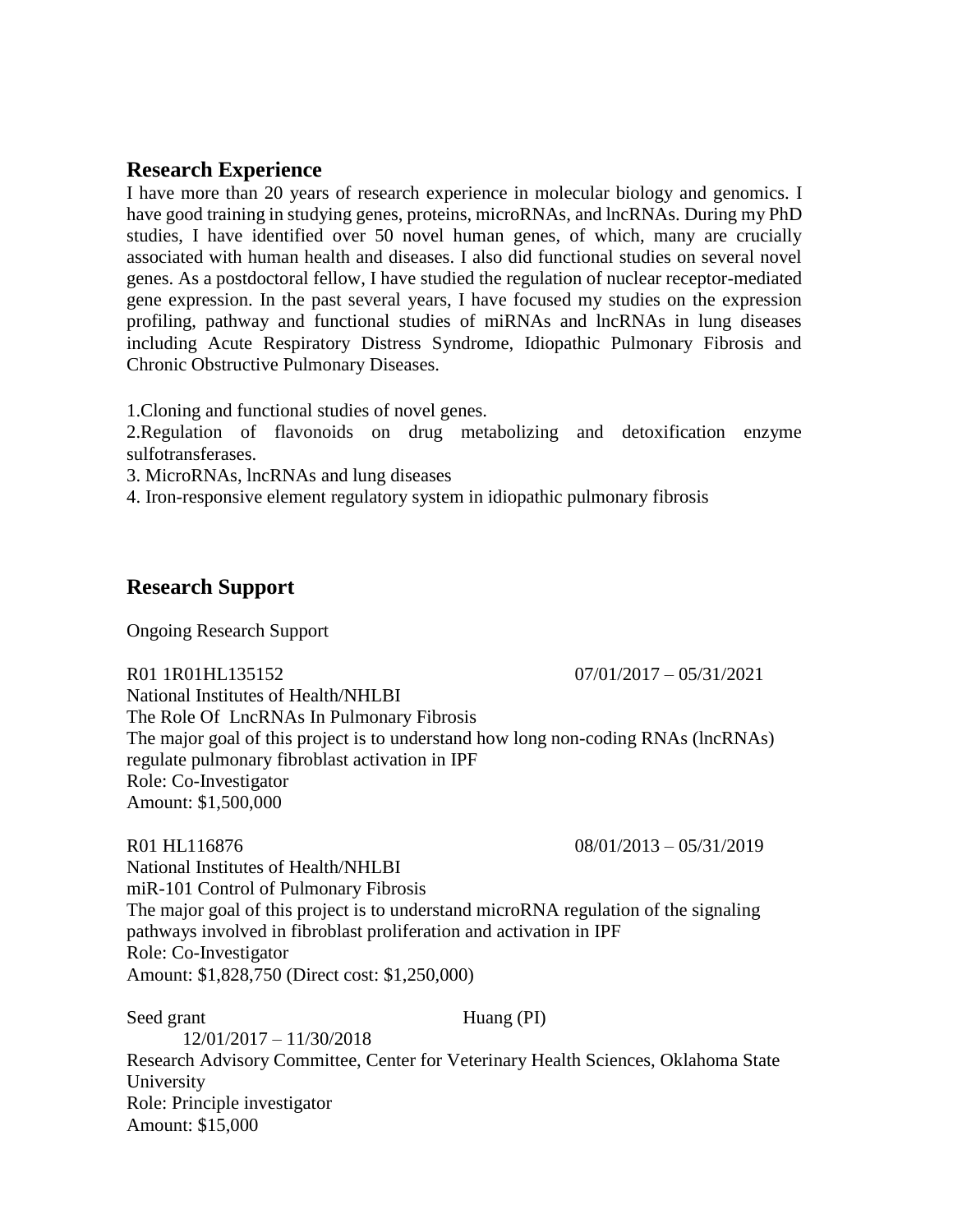Completed Research Support

Seed grant Huang (PI) 02/01/2013 – 01/31/2014 Research Advisory Committee, Center for Veterinary Health Sciences, Oklahoma State University Identification of functional microRNA-mRNA pairs in rat ARDS Role: Principle investigator Amount: \$15,000

Postdoctoral Seed grant Huang (PI) 01/01/2010 - 12/31/2010 Research Advisory Committee, Center for Veterinary Health Sciences, Oklahoma State University Regulation of miR-124 by WNT/beta-catenin Signaling. Role: Principle investigator Amount: \$5,000

2003007 Seed research funds of Soochow University. China. 01/01/2004-12/31/2004 Cloning and Functional Study of Human Novel Gene LHFPL1. ¥ 10,000 Role: Principle Investigator

30300059 National Natural Science Funds for Young Scientists. China. 01/01/2004- 12/31/2004

Bioinformatics and Experiment of Protein Self Splicing. ¥ 70,000 Role: Co- Principle Investigator

30470356 National Natural Science Funds. China. 01/01/2005-12/31/2007 Bioinformatics and Experiment of Protein Self Splicing. ¥ 160,000 Role: Co- Principle Investigator

BK2000026 Funds of Jiangsu Natural Science. Jiangsu Province, China. 01/01/1998- 12/31/2000 Selection and Checking of the Gene Marker Related to the High Honey and Royal Jelly Production Quantity Trait of Apis Mellifera Lindauer. ¥ 30,000 Role: Co- Principle Investigator

## **Scientific Publications**

### **Papers published in peer-reviewed journals**

1. Yang X, Zhao C, Bamunuarachchi G, Wang Y, Liang Y, Huang C, Zhu Z, Xu D, Lin K, Senavirathna LK, Xu L, Liu L. miR-193b represses influenza A virus infection by inhibiting Wnt/beta-catenin signalling. Cell Microbiol 2019; 21: e13001.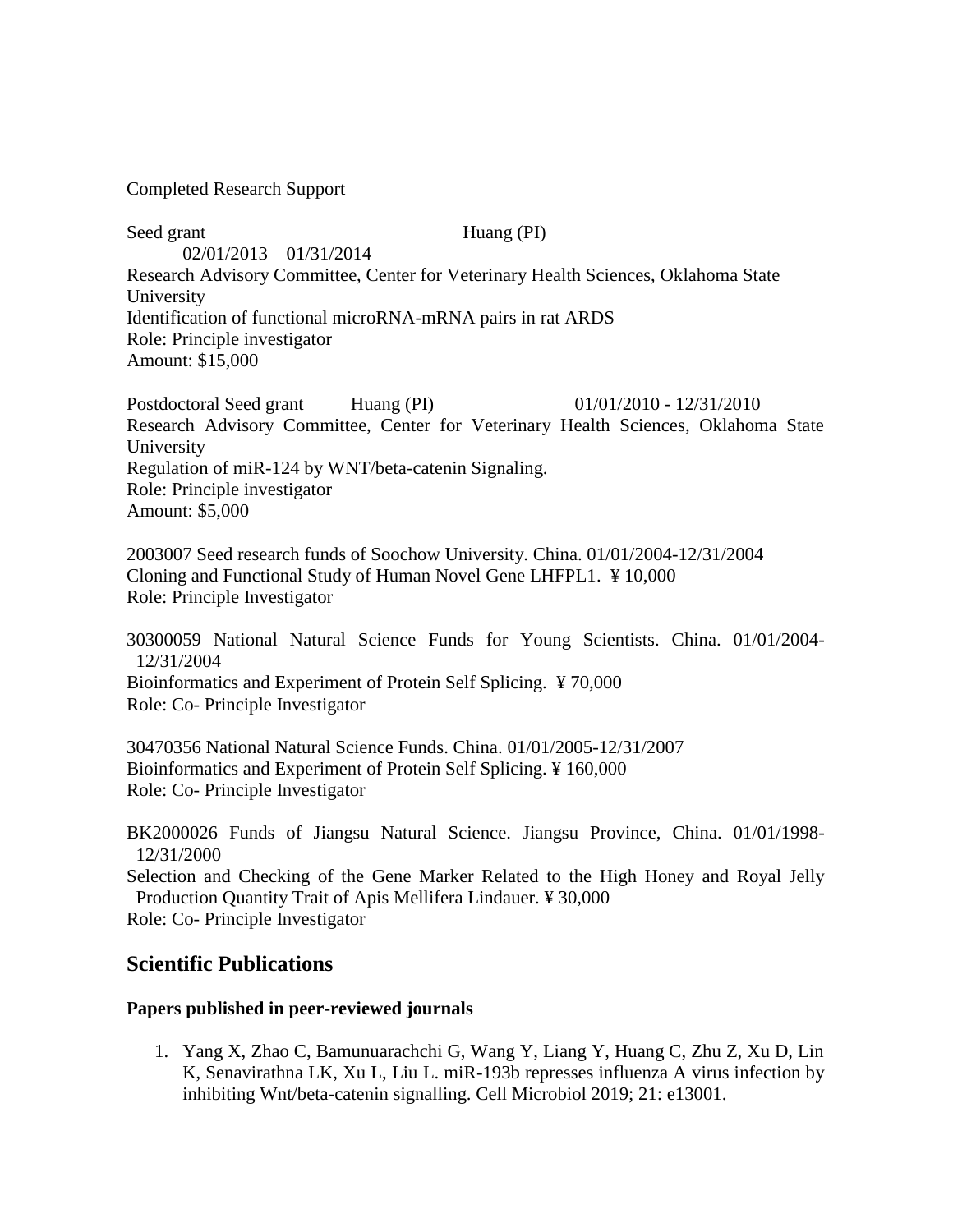- 2. More S, Zhu Z, Lin K, Huang C, Pushparaj S, Liang Y, Sathiaseelan R, Yang X, Liu L. Long non-coding RNA PSMB8-AS1 regulates influenza virus replication. RNA Biol 2019; 16: 340-353.
- 3. Senavirathna LK, Huang C, Yang X, Munteanu MC, Sathiaseelan R, Xu D, Henke CA, Liu L. Hypoxia induces pulmonary fibroblast proliferation through NFAT signaling. Scientific reports 2018; 8: 2709.
- 4. More S, Yang X, Zhu Z, Bamunuarachchi G, Guo Y, Huang C, Bailey K, Metcalf JP, Liu L. Regulation of influenza virus replication by Wnt/beta-catenin signaling. PloS one 2018; 13: e0191010.
- 5. Zeng X, Huang C, Senavirathna L, Wang P, Liu L: miR-27b inhibits fibroblast activation via targeting TGFbeta signaling pathway. BMC cell biology 2017, 18(1):9.
- 6. Huang C, Xiao X, Yang Y, Mishra A, Liang Y, Zeng X, Yang X, Xu D, Blackburn MR, Henke CA et al: MicroRNA-101 attenuates pulmonary fibrosis by inhibiting fibroblast proliferation and activation. The Journal of biological chemistry 2017, 292(40):16420-16439.
- 7. Xiao X, Senavirathna LK, Gou X, Huang C, Liang Y, Liu L: EZH2 enhances the differentiation of fibroblasts into myofibroblasts in idiopathic pulmonary fibrosis. Physiological reports 2016, 4(17).
- 8. Mishra A, Guo Y, Zhang L, More S, Weng T, Chintagari NR, Huang C, Liang Y, Pushparaj S, Gou D et al: A Critical Role for P2X7 Receptor-Induced VCAM-1 Shedding and Neutrophil Infiltration during Acute Lung Injury. Journal of immunology 2016, 197(7):2828-2837.
- 9. Zhang L, Huang C, Guo Y, Gou X, Hinsdale M, Lloyd P, Liu L: MicroRNA-26b Modulates the NF-kappaB Pathway in Alveolar Macrophages by Regulating PTEN. Journal of immunology 2015, 195(11):5404-5414.
- 10. Xiao X, Huang C, Zhao C, Gou X, Senavirathna LK, Hinsdale M, Lloyd P, Liu L: Regulation of myofibroblast differentiation by miR-424 during epithelial-tomesenchymal transition. Archives of biochemistry and biophysics 2015, 566:49-57.
- 11. Wang Y, Huang C, Chintagari NR, Xi D, Weng T, Liu L: miR-124 regulates fetal pulmonary epithelial cell maturation. American journal of physiology Lung cellular and molecular physiology 2015, 309(4):L400-413.
- 12. Narasaraju T, Shukla D, More S, Huang C, Zhang L, Xiao X, Liu L: Role of microRNA-150 and glycoprotein nonmetastatic melanoma protein B in angiogenesis during hyperoxia-induced neonatal lung injury. American journal of respiratory cell and molecular biology 2015, 52(2):253-261.
- 13. Huang C, Yang Y, Liu L: Interaction of long noncoding RNAs and microRNAs in the pathogenesis of idiopathic pulmonary fibrosis. Physiological genomics 2015, 47(10):463-469.
- 14. Wang M, Wang W, Zhang P, Xiao J, Wang J, Huang C: Discrimination of the expression of paralogous microRNA precursors that share the same major mature form. PloS one 2014, 9(3):e90591.
- 15. Huang C, Zhou T, Chen Y, Sun T, Zhang S, Chen G: Estrogen-related receptor ERRalpha regulation of human hydroxysteroid sulfotransferase (SULT2A1) gene expression in human Caco-2 cells. Journal of biochemical and molecular toxicology 2014, 28(1):32-38.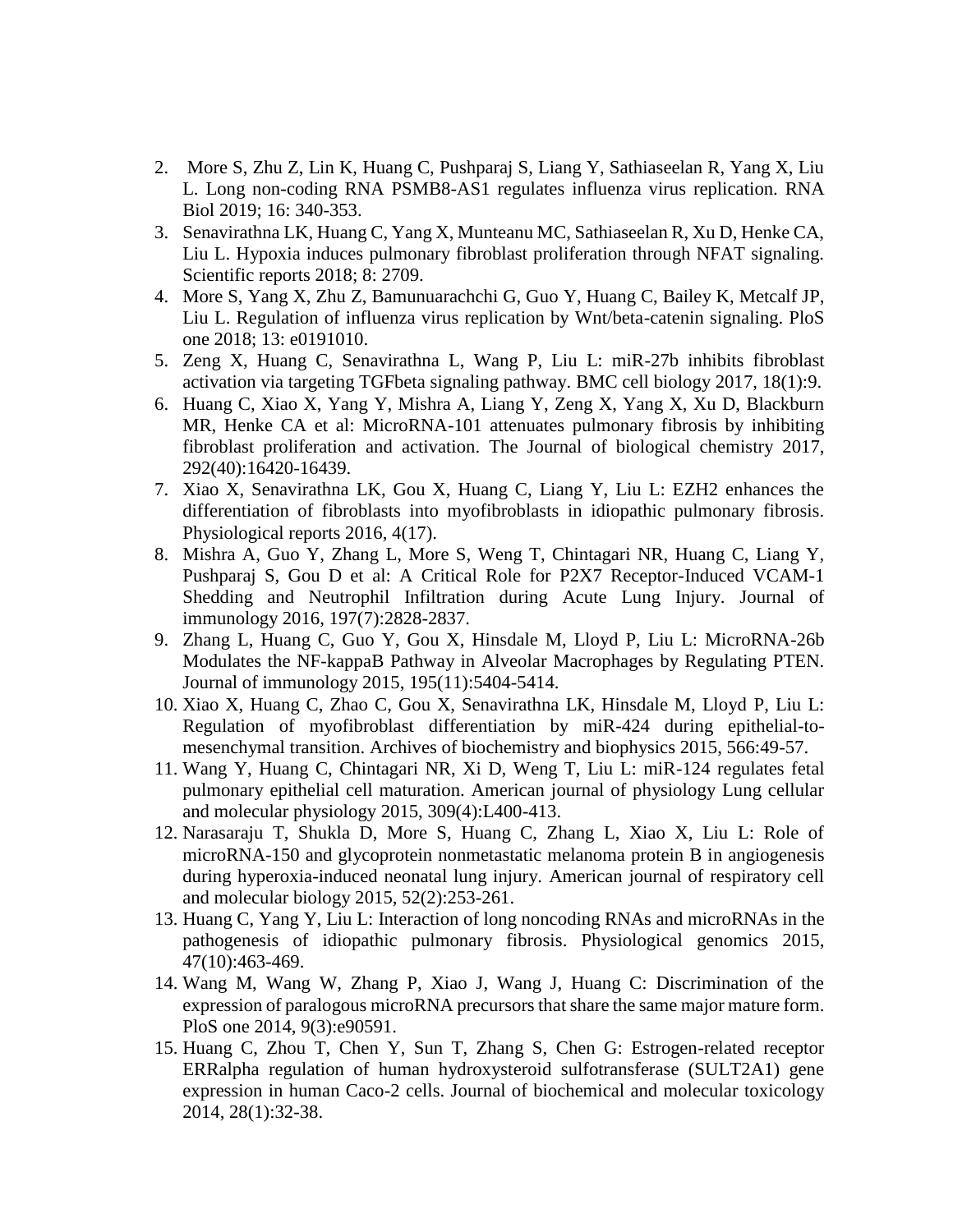- 16. Huang C, Xiao X, Chintagari NR, Breshears M, Wang Y, Liu L: MicroRNA and mRNA expression profiling in rat acute respiratory distress syndrome. BMC medical genomics 2014, 7:46.
- 17. Guo Y, Mishra A, Weng T, Chintagari NR, Wang Y, Zhao C, Huang C, Liu L: Wnt3a mitigates acute lung injury by reducing P2X7 receptor-mediated alveolar epithelial type I cell death. Cell death & disease 2014, 5:e1286.
- 18. Zhou T, Huang C, Chen Y, Xu J, Shanbhag PD, Chen G: Methamphetamine regulation of sulfotransferase 1A1 and 2A1 expression in rat brain sections. Neurotoxicology 2013, 34:212-218.
- 19. Wang Y, Huang C, Reddy Chintagari N, Bhaskaran M, Weng T, Guo Y, Xiao X, Liu L: miR-375 regulates rat alveolar epithelial cell trans-differentiation by inhibiting Wnt/beta-catenin pathway. Nucleic acids research 2013, 41(6):3833-3844.
- 20. Li X, Huang C, Xue Y: Contribution of lipids in honeybee (Apis mellifera) royal jelly to health. Journal of medicinal food 2013, 16(2):96-102.
- 21. Chen Y, Zhang S, Zhou T, Huang C, McLaughlin A, Chen G: Liver X receptor alpha mediated genistein induction of human dehydroepiandrosterone sulfotransferase (hSULT2A1) in Hep G2 cells. Toxicology and applied pharmacology 2013, 268(2):106-112.
- 22. Zhou T, Chen Y, Huang C, Chen G: Caffeine induction of sulfotransferases in rat liver and intestine. Journal of applied toxicology : JAT 2012, 32(10):804-809.
- 23. Zhao C, Huang C, Weng T, Xiao X, Ma H, Liu L: Computational prediction of MicroRNAs targeting GABA receptors and experimental verification of miR-181, miR-216 and miR-203 targets in GABA-A receptor. BMC research notes 2012, 5:91.
- 24. Weng T, Mishra A, Guo Y, Wang Y, Su L, Huang C, Zhao C, Xiao X, Liu L: Regulation of lung surfactant secretion by microRNA-150. Biochemical and biophysical research communications 2012, 422(4):586-589.
- 25. Bhaskaran M, Xi D, Wang Y, Huang C, Narasaraju T, Shu W, Zhao C, Xiao X, More S, Breshears M et al: Identification of microRNAs changed in the neonatal lungs in response to hyperoxia exposure. Physiological genomics 2012, 44(20):970-980.
- 26. Huang C, Zhou T, Chen Y, Zhang S, Chen G: (-)Epicatechin Regulation of Hydroxysteroid Sulfotransferase STa (rSULT2A1) Expression in Female Rat Steroidogenic Tissues. Journal of Pharmacology and Toxicology 2011, 6(4):349-360.
- 27. Huang C, Zhou T, Chen Y, Sun T, Zhang S, Chen G: Estrogen-related receptor ERRalpha-mediated downregulation of human hydroxysteroid sulfotransferase (SULT2A1) in Hep G2 cells. Chemico-biological interactions 2011, 192(3):264-271.
- 28. Zhou T, Huang C, Chen Y, Shanbhag P, Chen G: Methamphetamine regulation of sulfotransferases in rat liver and brain. American Journal of Pharmacology and Toxicology 2010, 5(3):125-132.
- 29. Chen Y, Huang C, Zhou T, Zhang S, Chen G: Biochanin A induction of sulfotransferases in rats. Journal of biochemical and molecular toxicology 2010, 24(2):102-114.
- 30. Huang C, Wan B, Gao B, Hexige S, Yu L: Isolation and characterization of novel human short-chain dehydrogenase/reductase SCDR10B which is highly expressed in the brain and acts as hydroxysteroid dehydrogenase. Acta biochimica Polonica 2009, 56(2):279-289.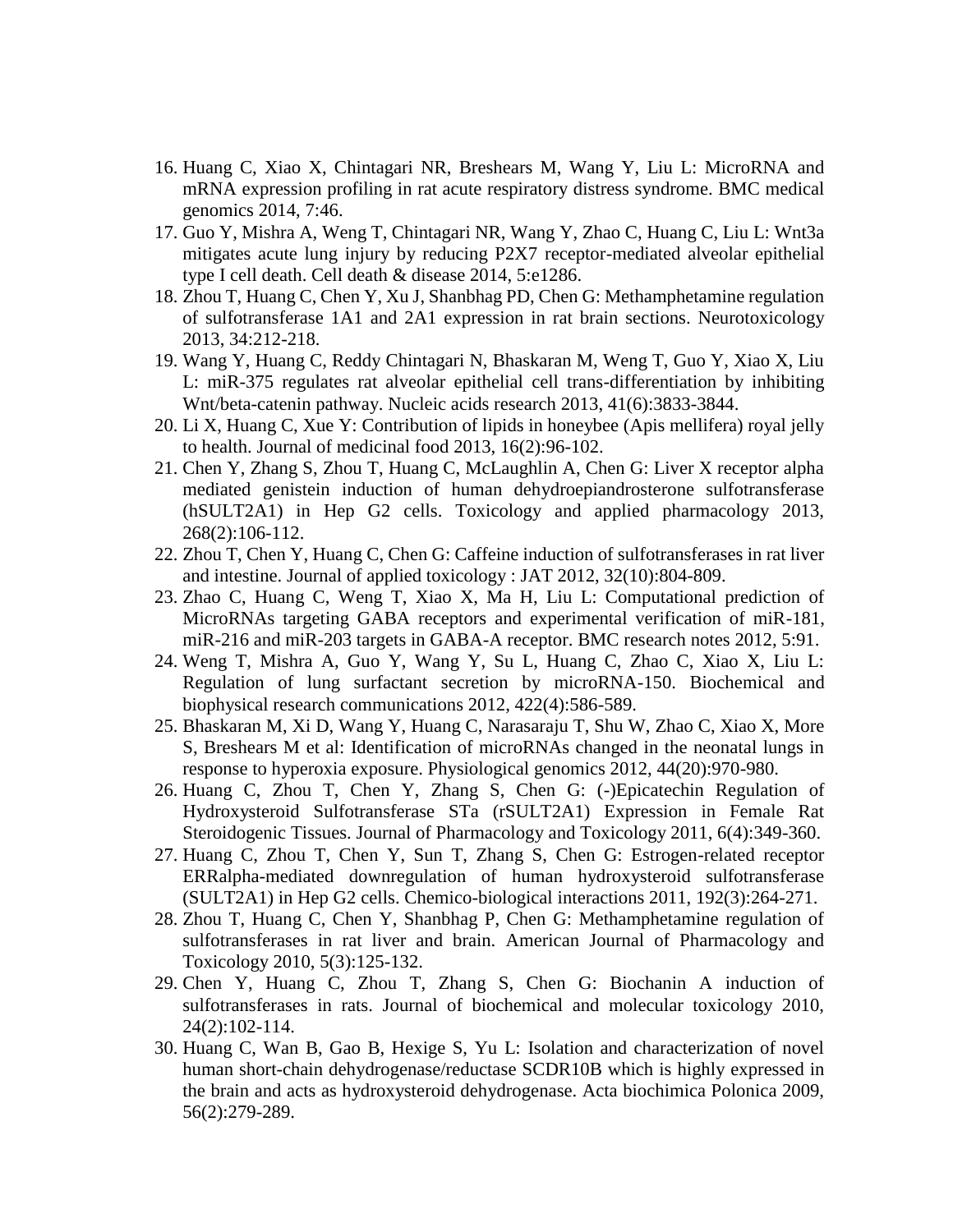- 31. Huang C, Chen Y, Zhou T, Chen G: Sulfation of dietary flavonoids by human sulfotransferases. Xenobiotica; the fate of foreign compounds in biological systems 2009, 39(4):312-322.
- 32. Chen Y, Huang C, Zhou T, Chen G: Genistein induction of human sulfotransferases in HepG2 and Caco-2 cells. Basic & clinical pharmacology & toxicology 2008, 103(6):553-559.
- 33. Liu S, Huang C, Li D, Ren W, Zhang H, Qi M, Li X, Yu L: Molecular cloning and expression analysis of a new gene for short-chain dehydrogenase/reductase 9. Acta biochimica Polonica 2007, 54(1):213-218.
- 34. Wang M, Luo G, Li F, Wu S, Jiang J, Huang C: Isolation and characterization of a novel four-transmembrane protein PMP22CD specifically expressed in the testis. International Journal of Molecular Sciences 2006, 7(10):425-437.
- 35. Huang LL, Zhao XM, Huang CQ, Yu L, Xia ZX: Structure of recombinant human cyclophilin J, a novel member of the cyclophilin family. Acta crystallographica Section D, Biological crystallography 2005, 61(Pt 3):316-321.
- 36. Hu H, Huang CQ, Liu HL, Han Y, Yu L, Bi RC: Crystallization and preliminary Xray crystallographic studies of human cyclophilin J. Acta crystallographica Section F, Structural biology and crystallization communications 2005, 61(Pt 2):216-218.
- 37. Shan Y, Hexige S, Guo Z, Wan B, Chen K, Chen X, Ma L, Huang C, Zhao S, Yu L: Cloning and characterization of the mouse Arht2 gene which encodes a putative atypical GTPase. Cytogenetic and genome research 2004, 106(1):91-97.
- 38. Huang C, Zhou J, Wu S, Shan Y, Teng S, Yu L: Cloning and tissue distribution of the human B3GALT7 gene, a member of the beta1,3-Glycosyltransferase family. Glycoconjugate journal 2004, 21(5):267-273.
- 39. Huang C, Guo J, Liu S, Shan Y, Wu S, Cai Y, Yu L: Isolation, tissue distribution and prokaryotic expression of a novel human X-linked gene LHFPL1. DNA sequence : the journal of DNA sequencing and mapping 2004, 15(4):299-302.
- 40. Guo JH, Saiyin H, Wei YH, Chen S, Chen L, Bi G, Ma LJ, Zhou GJ, Huang CQ, Yu L et al: Expression of testis specific ankyrin repeat and SOCS box-containing 17 gene. Archives of andrology 2004, 50(3):155-161.
- 41. Guo J, Chen S, Huang C, Chen L, Studholme DJ, Zhao S, Yu L: MANSC: a sevencysteine-containing domain present in animal membrane and extracellular proteins. Trends in biochemical sciences 2004, 29(4):172-174.
- 42. Chen S, Guo JH, Saiyin H, Chen L, Zhou GJ, Huang CQ, Yu L: Cloning and characterization of human CAGLP gene encoding a novel EF-hand protein. DNA sequence : the journal of DNA sequencing and mapping 2004, 15(5-6):365-368.
- 43. Lan M, Shen W, Huang C, Gu X, Jiang Y, Zhao Y, Lu W: RAPD-PCR method for detecting DNA polymorphism in Boophilus microplus (Acari: Ixodidae). Systematic and Applied Acarology 1996, 1(1):11-14.

#### **Abstracts Presented at National / International Meetings**

1. Huang C, Xu D, Senavirathna LK, Liu L. A Role of Iron in the Pathogenesis of Idiopathic Pulmonary Fibrosis. The FASEB Journal. 2018,32(1). (2018)